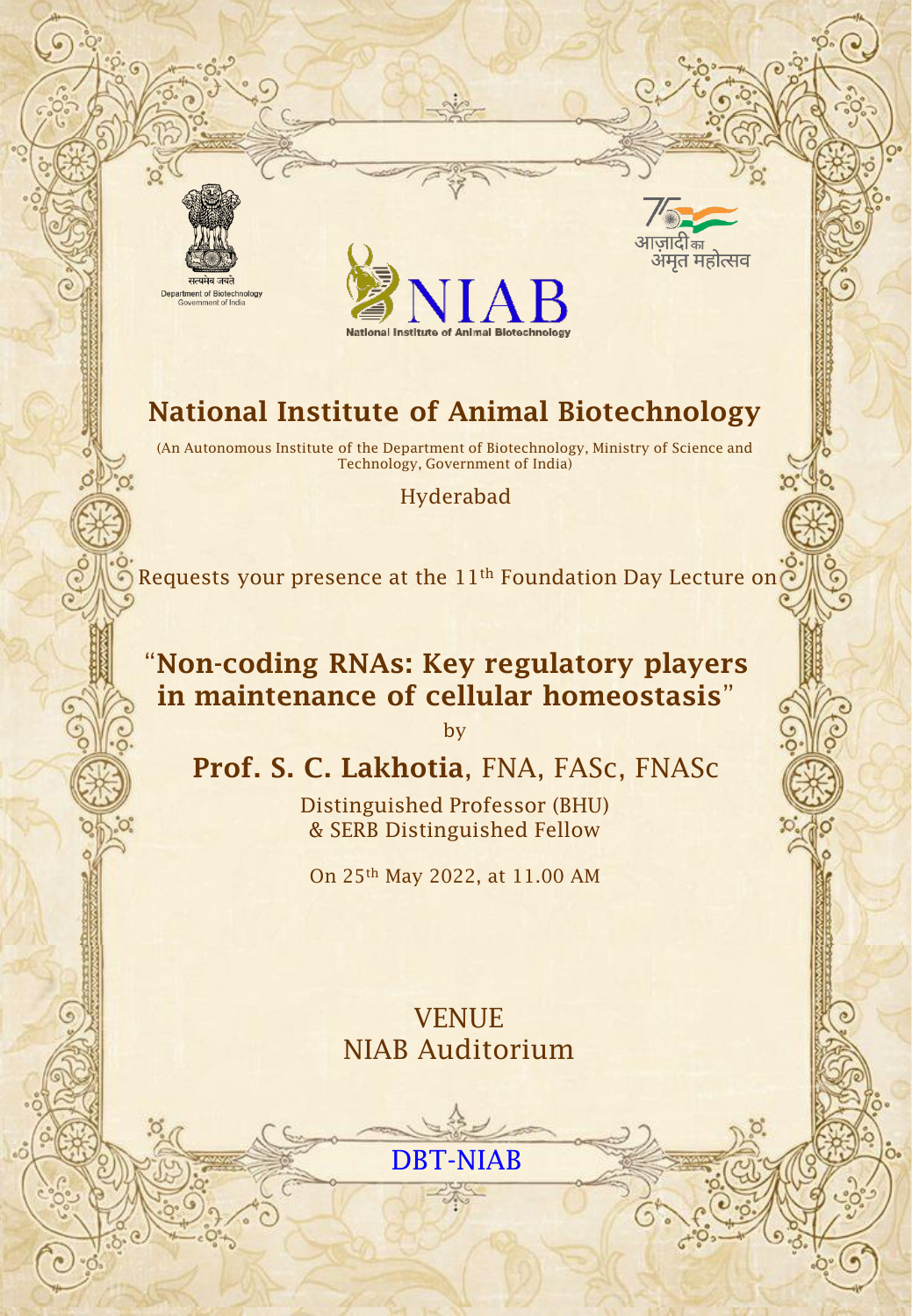## **Programme**

 $\frac{1}{2}$ 

ʻoʻ

669.

 $\mathbf{c}$ 

O°

٠.

 $\bullet$ 

Ğ

| 10:30 to 10:40 AM:   | Welcome and Introduction by<br>Dr. Sanjay Singh<br>Scientist - F, NIAB                                                                                                                       |  |
|----------------------|----------------------------------------------------------------------------------------------------------------------------------------------------------------------------------------------|--|
| 10:40 to 10:50 AM:   | Brief about NIAB by<br>Dr. G Taru Sharma<br>Director, NIAB                                                                                                                                   |  |
| 10:50 to 10:55 AM:   | Welcome of the guest by<br>Dr. Nagendra R. Hegde<br>Head (A&R), NIAB                                                                                                                         |  |
| 10:55 to 11:00 AM:   | Introduction of Prof. S. C. Lakhotia by<br>Dr. Sonu Gandhi<br>Scientist-D, NIAB                                                                                                              |  |
| 11:00 to 12:00 Noon: | <b>Foundation Day Lecture by</b><br>Prof. S. C. Lakhotia<br><b>Banaras Hindu University</b><br>Title: "Non-coding RNAs: Key<br>regulatory players in maintenance of<br>cellular homeostasis" |  |
| 12:00 to 12:10 PM:   | Address by<br>Dr. Subeer S. Majumdar<br>Distinguished Professor, NIAB                                                                                                                        |  |
| 12:10 to 12:30 PM:   | <b>Awards Distribution</b>                                                                                                                                                                   |  |
| 12:30 PM:            | Vote of thanks by<br>Dr. Paresh Sharma<br>Scientist - D, NIAB                                                                                                                                |  |

YouTube link: https://www.youtube.com/channel/UCGfwWgfR\_tQPgSG2pE-fy\_Q



 $-200$